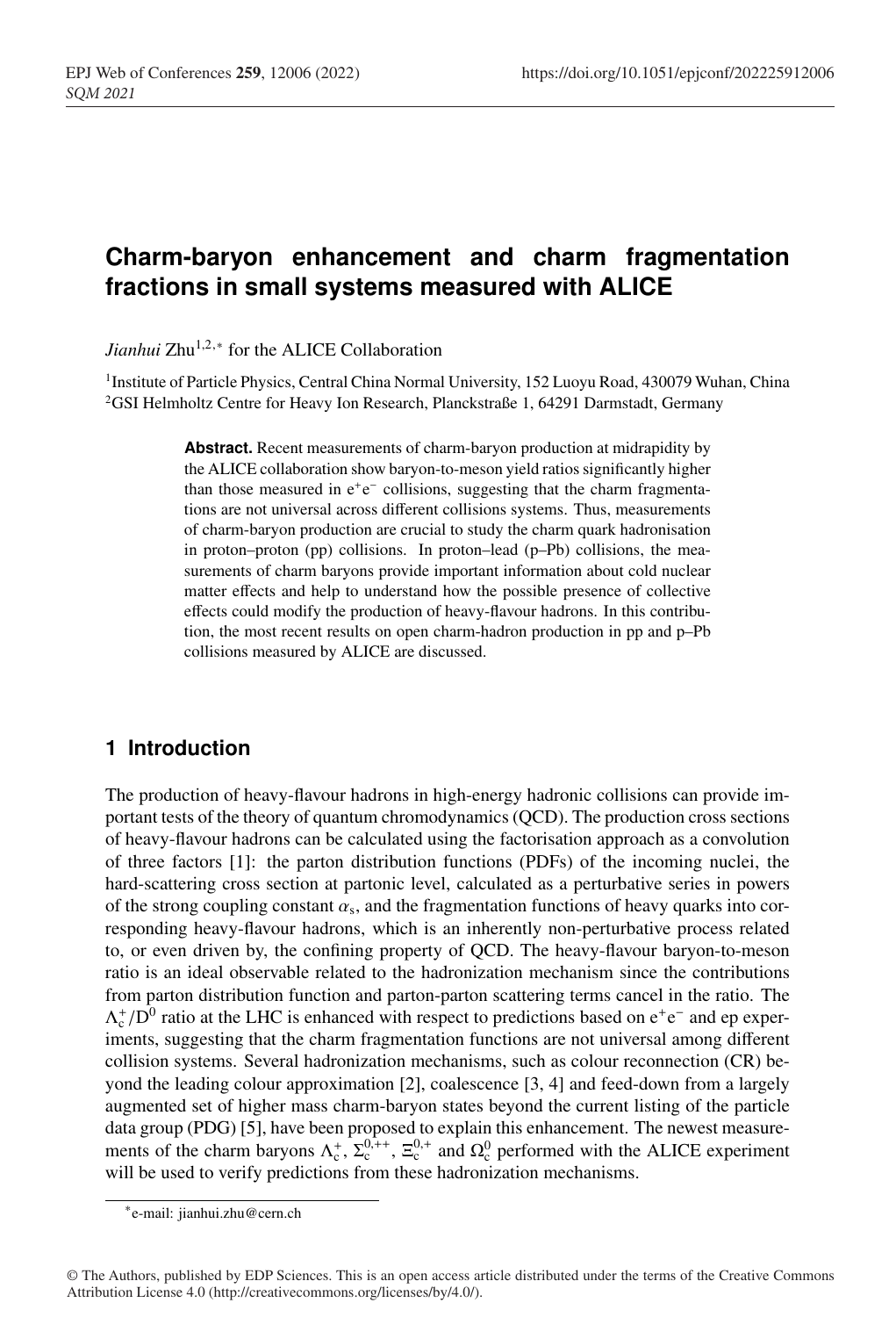

**Figure 1.** Left: The  $\Lambda_c^+ / D^0$  ratio as a function of  $p_T$  measured in pp collisions at  $\sqrt{s} = 5.02$  TeV [7]. Middle: The  $\Xi_c^0/D^0$  and  $\Xi_c^+/D^0$  ratios measured in pp collisions at  $\sqrt{s} = 13$  TeV [8]. Right: The  $BR \times \Omega_c^0/D^0$  measured in pp collisions at  $\sqrt{s} = 13$  TeV. All the charm baryon-to-meson yield ratios are compared to theoretical calculations [2–5, 11].

### **2 Charm baryon-to-meson yield ratios in pp collisions**

Thanks to the large data sample collected during the Run 2 period in pp collisions at  $\sqrt{s}$  = 5.02 and 13 TeV, ALICE measured all the ground-state charm hadrons down to low transverse momentum ( $p_T$ ), including charm mesons ( $D^0$ ,  $D^+$ ,  $D_s^+$  [6]) and charm baryons ( $\Lambda_c^+$  [7],  $\Xi_c^{0,+}$  [8, 9], and  $\Omega_c^0$ ). The  $\Lambda_c^+/D^0$  yield ratio is measured as a function of  $p_T$  in pp collisions at  $\sqrt{s}$  = 5.02 TeV as shown in Fig. 1 (left), the  $\Xi_c^0/D^0$  and  $\Xi_c^+/D^0$  yield ratios are measured in pp collisions at  $\sqrt{s} = 13$  TeV as shown in Fig. 1 (middle). For  $\Omega_c^0$ , the absolute decay branching ratio (BR) of  $\Omega_c^0 \to \Omega^- \pi^+$  is not measured, hence the BR of  $\Omega_c^0 \to \Omega^- \pi^+$  times cross section of  $\Omega_c^0$  over cross section of D<sup>0</sup> in pp collisions at  $\sqrt{s} = 13$ TeV is reported in Fig. 1 (right). In order to compare data with models, a theoretical calculation of BR( $\Omega_c^0 \to \Omega^- \pi^+$ ) [10] is used to multiply different models. The  $\Lambda_c^+/D^0$  and  $\Xi_c^0/D^0$ ratios show a downward trend with increasing  $p<sub>T</sub>$ . The Monte Carlo generator PYTHIA8 (Monash) [11] tuned on measurements in e<sup>+</sup>e<sup>−</sup> collisions largely underestimates all four charm baryon-to-meson yield ratios, providing evidence of different charm hadronisation mechanisms between  $e^+e^-$  and pp collisions. The  $\Lambda_c^+/D^0$  ratio is better described by a model with colour reconnection beyond the leading colour approximation [2], a statistical hadronisation model with an augmented set of charm baryon states predicted by the relativistic quark model (RQM) [5], or a model relying on hadronisation via coalescence and fragmentation [3]. However, all the models underestimate the  $\Xi_c^{0,+}/D^0$  and BR  $\times \Omega_c^0/D^0$  ratios, except the Catania model [3] including charm quark hadronisation via both coalescence and fragmentation, which would indicate a partonic system similar to a quark–gluon plasma (QGP) in pp collisions.

## **3 Charm production and fragmentation in pp collisions**

The charm fragmentation fraction  $f(c \rightarrow H_c)$  shown in Fig. 2 (left) represents the probability of a charm quark hadronising into a given charm hadron. The fragmentation fraction for the  $\Xi_c^0$  baryon is the first measurement in any collision system. An increase of about a factor of 3.3 for the fragmentation fraction for the  $\Lambda_c^+$  baryon with respect to  $e^+e^-$  and ep collisions, and a corresponding decrease of about a factor of 1.2–1.4 for the  $D^0$  meson are observed, showing that the assumption of the charm fragmentation universality (collision-system independence) is broken. Charm quarks hadronise into baryons almost 40% of the time, which is four times more often than what was measured at colliders with electron beams.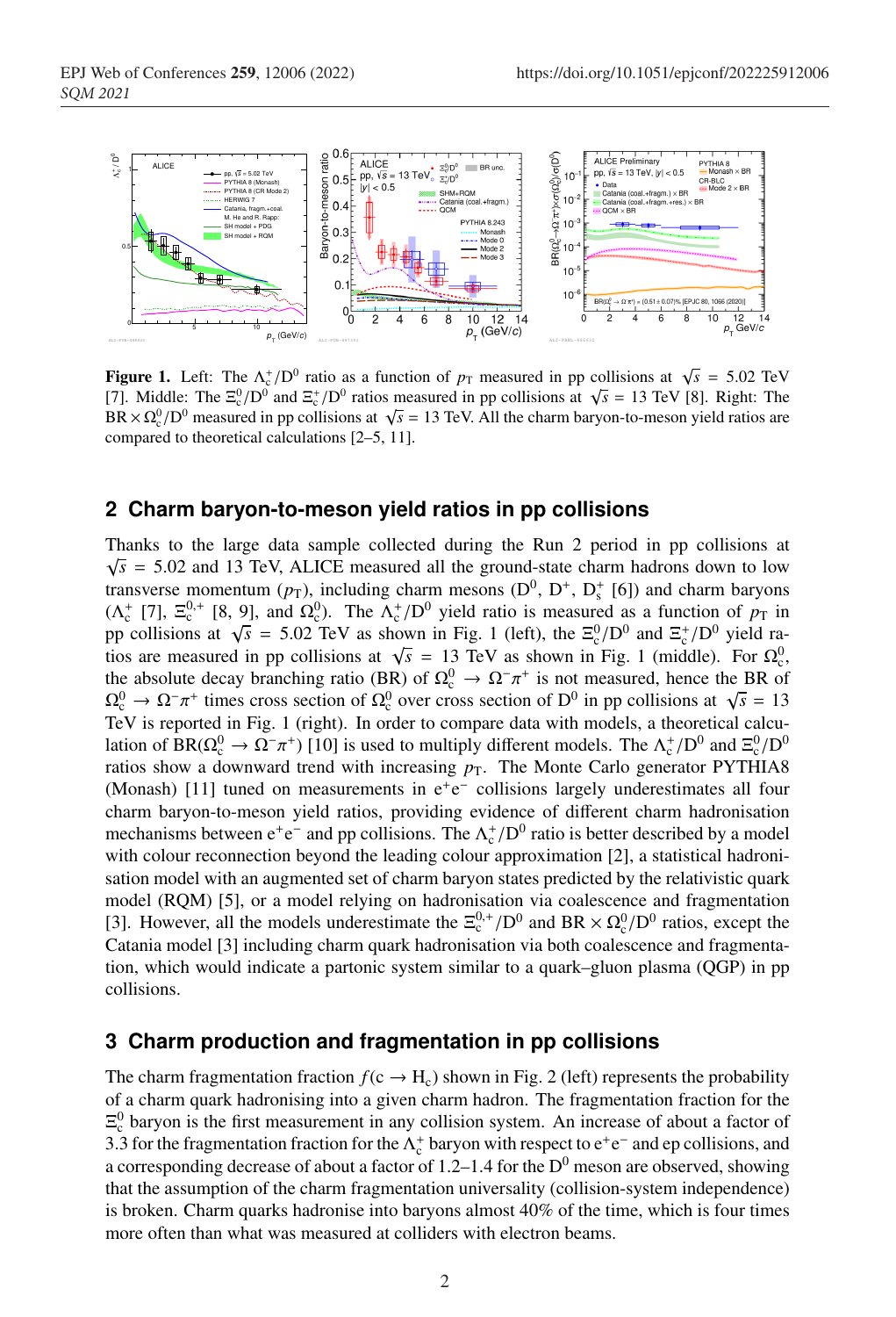

Figure 2. Left: Charm-quark fragmentation fractions into charm hadrons measured in pp collisions at  $\sqrt{s}$  = 5.02 TeV in comparison with experimental measurements performed in e<sup>+</sup>e<sup>−</sup> and ep collisions [18]. Right: Charm production cross section at midrapidity per unit of rapidity as a function of the collision energy at the LHC [18] and RHIC [14, 15] compared to FONLL [16] and NNLO [17] calculations.

The c $\bar{c}$  production cross section per unit of rapidity at midrapidity  $(d\sigma^{c\bar{c}}/dy|_{y|<0.5})$  is calculated by summing the  $p_T$ -integrated cross sections of all measured ground-state charm hadrons ( $D^0$ ,  $D^+$ ,  $D_s^+$ ,  $\Lambda_c^+$ ,  $\Xi_c^0$  and their charge conjugates). The contribution of  $\Xi_c^0$  is multiplied by a factor of 2 in order to account for the contribution of  $\Xi_c^+$ . Since the absence of a  $\Omega_c^0$  production measurement at hadron colliders, an asymmetric systematic uncertainty is assigned assuming a contribution equal to the one of  $\Xi_c^0$  considering the prediction of the Catania model [3]. The resulting cc production cross section per unit of rapidity at midrapidity is  $d\sigma^{c\bar{c}}/dy|_{y|<0.5}^{pp, 5.02 \text{ TeV}} = 1165 \pm 44(\text{stat})_{-101}^{+134}(\text{syst}) \mu b$ . The updated fragmentation fractions obtained in pp collisions at  $\sqrt{s}$  = 5.02 TeV allow the recomputation of the charm production cross sections per unit of rapidity at midrapidity in pp collisions at  $\sqrt{s}$  = 2.76 and 7 TeV, which are about 40% higher than the previously published results [12, 13]. The measured cc production cross section per unit of rapidity at midrapidity together with measurements at RHIC [14, 15] are located at the upper edge of FONLL [16] and NNLO [17] predictions.

# **4 Charm hadronisation in p–Pb collisions**

Charm hadronisation in p–Pb collisions at  $\sqrt{s_{NN}}$  = 5.02 TeV is also investigated. The left panel of Fig. 3 shows the  $\Lambda_c^+ / D^0$  ratio as a function of  $p_T$  in pp and p–Pb collisions at 5.02 TeV. This ratio is measured down to  $p_T = 0$  in p–Pb collisions for the first time at the LHC. The measurements of  $\Lambda_c^+/D^0$  in pp and p–Pb collisions are qualitatively consistent with each other, although a larger ratio in  $3 < p_T < 8$  GeV/*c* and a lower ratio in  $1 < p_T < 2$  GeV/*c* are measured in p–Pb collisions with respect to pp collisions. A clear decreasing trend with increasing  $p<sub>T</sub>$  is obtained in both pp and p–Pb collisions for  $p<sub>T</sub> > 2$  GeV/*c*. The nuclear modification factor  $R_{\text{pPb}}$  of the  $\Lambda_c^+$  baryon measured as a function of  $p_T$  together with  $R_{\text{pPb}}$  of non-strange D mesons are shown in the right panel of Fig. 3. There is a significant suppression for  $p_T < 2 \text{ GeV}/c$  and enhancement for  $4 < p_T < 8 \text{ GeV}/c$  in p-Pb collisions with respect to pp collisions, which is similar as the  $p<sub>T</sub>$  distribution of  $\Lambda_c^+/D^0$  ratio, suggesting the presence of possible radial flow effects or a further modification of the charm hadronisation mechanism in p–Pb collisions. The measurement of  $R_{\text{pPb}}$  for the  $\Lambda_c^+$  baryon is compared to model calculations. The POWHEG [19] + PYTHIA6 simulations use the POWHEG event generator